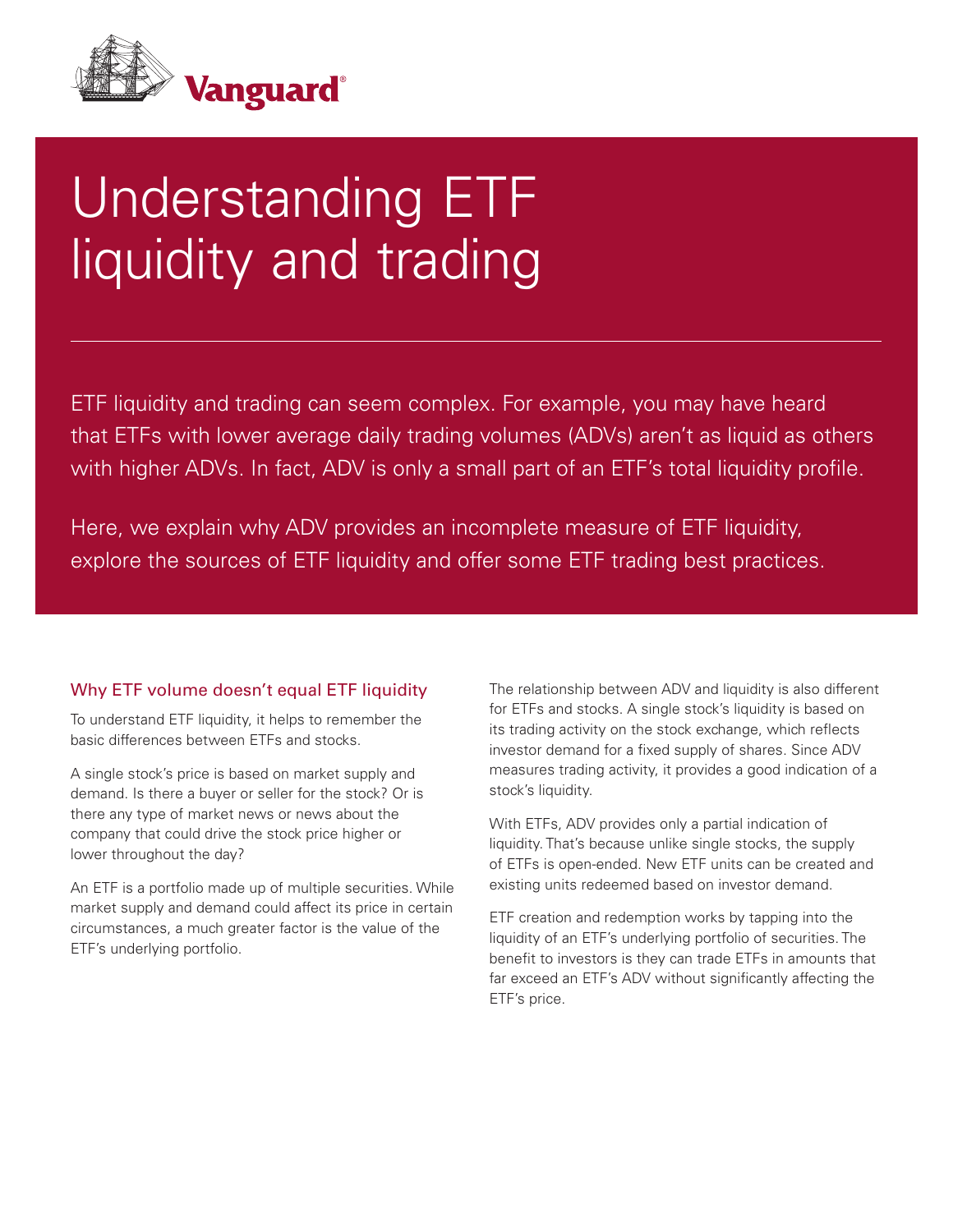# Figure 1. Some differences between ETFs and single stocks

|                             | <b>ETFs</b>                                                   | Single stocks                                     |
|-----------------------------|---------------------------------------------------------------|---------------------------------------------------|
| Price                       | Based on the value of the<br>underlying portfolio             | Based on supply of/demand for<br>available shares |
| Supply of units/shares      | Open-ended                                                    | Closed-ended                                      |
| Primary source of liquidity | Trading activity of securities in<br>the underlying portfolio | Trading activity of the stock                     |
| Best measure of liquidity   | ADV of securities in underlying portfolio                     | ADV of the stock                                  |

# The sources of ETF liquidity

Before we explore how ETFs get liquidity from their underlying securities, let's look at some other ways ETFs get liquidity. We'll begin with the source of liquidity that's easiest to see—an ETF's trading activity on the stock exchange.

#### Visible liquidity on the stock exchange

The most visible source of ETF liquidity is the trading activity of buyers and sellers in the secondary market that takes place on an exchange. ADV is a measure of this trading activity, but it doesn't indicate an ETF's total liquidity.

The natural liquidity of ETFs trading in the secondary market is enhanced by exchange-registered traders called market makers. Market makers help maintain a fair and orderly market by selling ETF units to potential buyers and by buying ETF units from potential sellers. In the absence of another buyer or seller, a market maker can often match the other side of a pending order.

#### "Hidden" liquidity on the stock exchange

Not all of an ETF's liquidity in the secondary market is readily visible. If you're a typical investor, your "on screen" view is probably limited to what's available through public financial websites. This means you'll have access to an ETF's highest bid and lowest ask, but you won't be able to see all the quotes in an ETF's order book. These quotes are another source of ETF liquidity because they represent additional prices at which ETF units can be traded.

# Figure 2. The layers of ETF liquidity

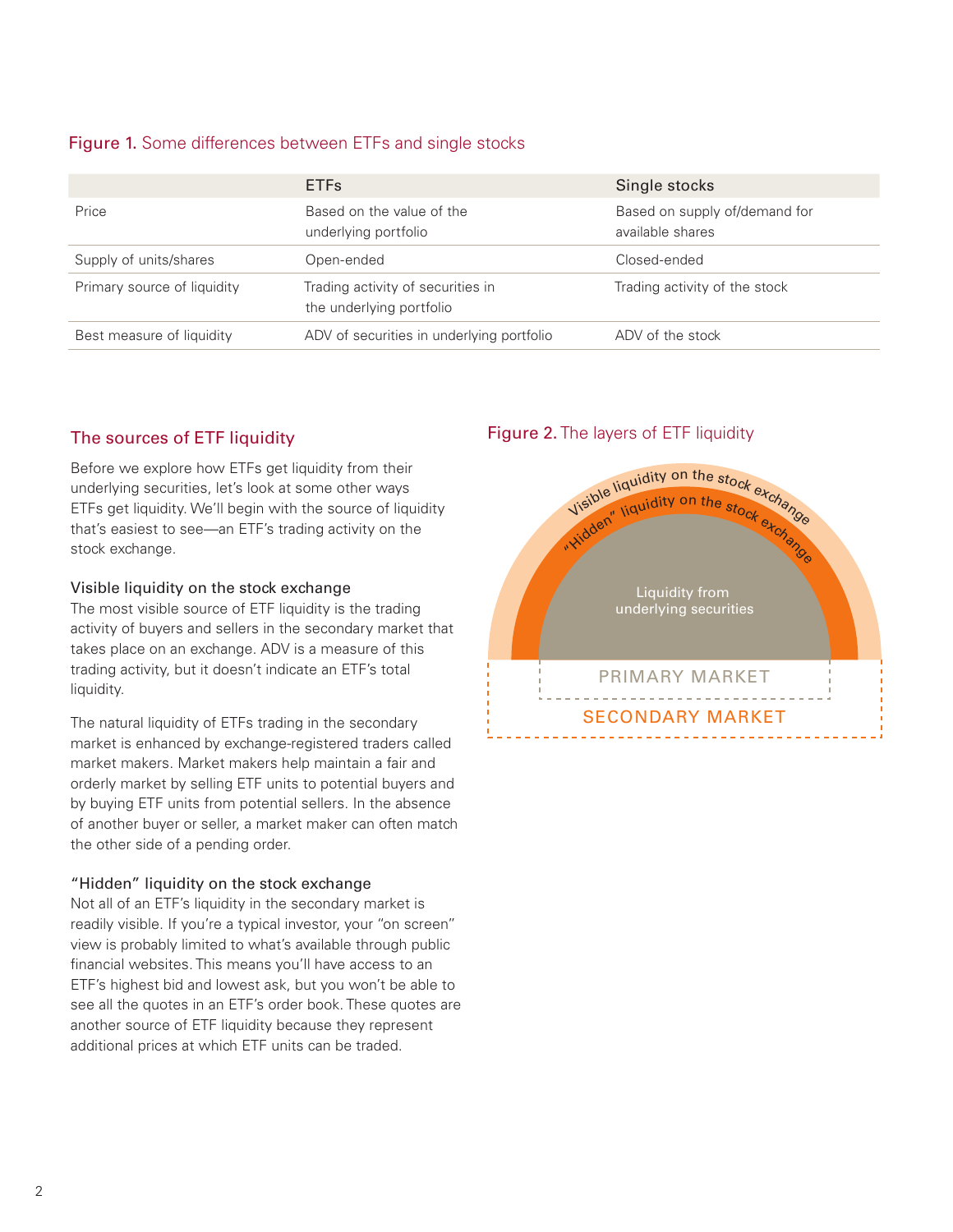An ETF's liquidity can be hidden in other ways too. For example, some ETFs trade on more than one exchange. So your "on screen" view may display an ETF's trading volume on TSX but not show its volume on Alpha, Chi-X or other exchanges. Without seeing consolidated trading information, you can't accurately assess an ETF's liquidity.

#### Liquidity from underlying securities

Although trading activity and market depth on the stock exchange contribute to ETF liquidity, most of an ETF's liquidity comes from its underlying securities, as shown in Figure 3. ETFs tap into this liquidity with the help of large institutions who act as authorized dealers to create and redeem large blocks of ETF units directly from the ETF manager. This activity takes place in what's called the primary market.

The creation/redemption process supports ETF liquidity by regulating the supply of ETF units in the secondary market as needed to meet investor demand. It also allows investors to execute large buy and sell orders for lowervolume ETFs—with little or no market impact.

#### An example: The ETF creation/redemption process

Imagine you want to buy \$100 million of Vanguard FTSE Canada Index ETF (VCE). You happen to notice that VCE's 20-day ADV is only about \$900,000, so you contact your block desk to make sure liquidity exists for the trade.

Your block desk then works with a dealer to determine the best way to source liquidity for your order. In this particular case, it's determined that new units of VCE should be created.

Even though your order is more than 100 times VCE's ADV, a dealer can easily source liquidity for the trade using the ETF creation process shown in Figure 3.

The redemption process is simply the reverse of the creation process. To create liquidity for a large sell order, an authorized dealer can buy ETF units from the seller and then redeem them with the ETF manager in exchange for the underlying basket securities.

occur simultaneously to Steps 2 and 3.





\$100 million of new VCE units to the authorized dealer.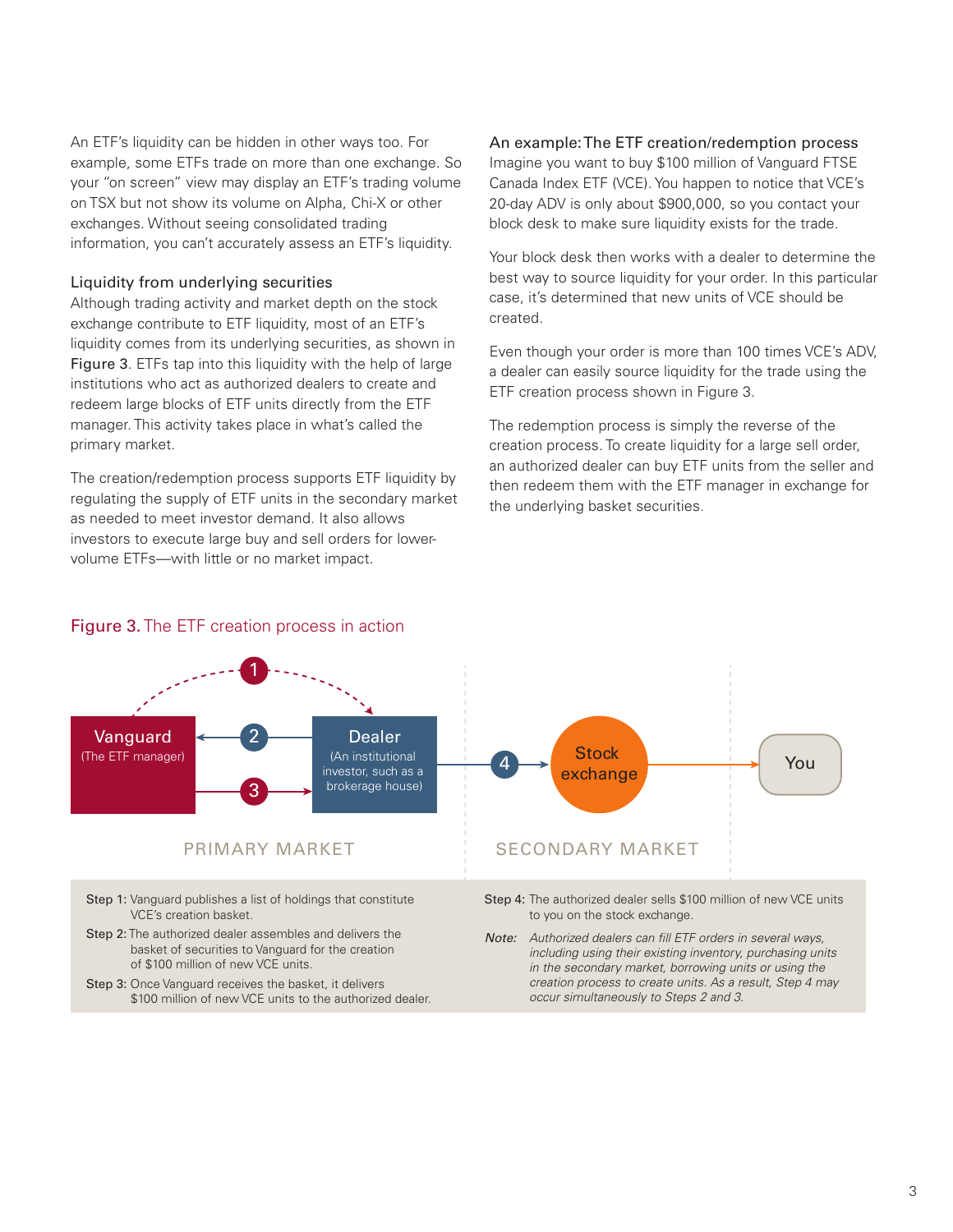What motivates authorized dealers to play such an active role in ETF liquidity? Dealers earn a commission on their transactions. For example, a dealer can acquire ETF units from the ETF manager at the cost of acquiring the underlying securities, then sell the ETF units in the secondary market at a small margin above that cost. Fortunately, competition between dealers helps minimize the costs investors incur.

A notable aspect of ETF creation/redemption is how little of each underlying security a dealer may need to trade in order for the process to work.

In our creation example, the order amount was more than 100 times greater than VCE's ADV. But as Figure 4 shows, creating new ETF units for a \$100 million trade required a maximum trade of only 4.6% of the ADV of any single underlying stock.

The creation/redemption process allows ETFs to get most of their liquidity from their underlying securities. As long as a dealer can efficiently trade the securities in the ETF basket, it can adjust the supply of ETF units in the secondary market as needed to meet investor demand. In our example, VCE's basket of stocks had ample liquidity to support the creation of new ETF units.

As we've seen, ADV may be the most visible measure of ETF liquidity, but it tells only a small part of the story.

Every ETF has a unique liquidity profile that is based on how easy it is to trade the ETF's underlying securities, the costs associated with the creation/redemption process and other considerations. Understanding these facets is critical to your ability to execute trades within an acceptable price range.

| Underlying stock             | Amount required to<br>create \$100 million of VCE | 20-day ADV    | % of ADV traded to create<br>\$100 million of VCE |
|------------------------------|---------------------------------------------------|---------------|---------------------------------------------------|
| CI FINANCIAL CORP            | \$401,006                                         | \$8,656,766   | 4.63%                                             |
| BROOKFIELD ASSET MANAGE CL A | \$1,801,026                                       | \$40,008,810  | 4.50%                                             |
| FAIRFAX FINANCIAL HLDGS LTD  | \$676,425                                         | \$16,496,890  | 4.10%                                             |
| PEMBINA PIPELINE CORP        | \$893,197                                         | \$25,438,220  | 3.51%                                             |
| ENBRIDGE INC                 | \$2,947,277                                       | \$85,457,230  | 3.45%                                             |
| CANADIAN NATL RAILWAY CO     | \$3,391,878                                       | \$99,134,200  | 3.42%                                             |
| CANADIAN UTILITIES LTD A     | \$526,075                                         | \$15,810,770  | $3.33\%$                                          |
| VALEANT PHARMACEUTICALS INTE | \$3,545,769                                       | \$111,316,200 | 3.19%                                             |
| FINNING INTERNATIONAL INC    | \$350,582                                         | \$10,962,070  | $3.20\%$                                          |
| ROYAL BANK OF CANADA         | \$7.646.325                                       | \$244,216,200 | 3.13%                                             |

# Figure 4. Authorized dealers can create/redeem ETF units by trading a fraction of underlying stock ADV

Source: Vanguard, Bloomberg L.P.

Note: The table shows the stocks that will be most heavily traded (as a percent of each stock's ADV) in the creation of \$100 million of VCE. This is a hypothetical example only. The data are provided for informational purposes only and are not intended for trading purposes.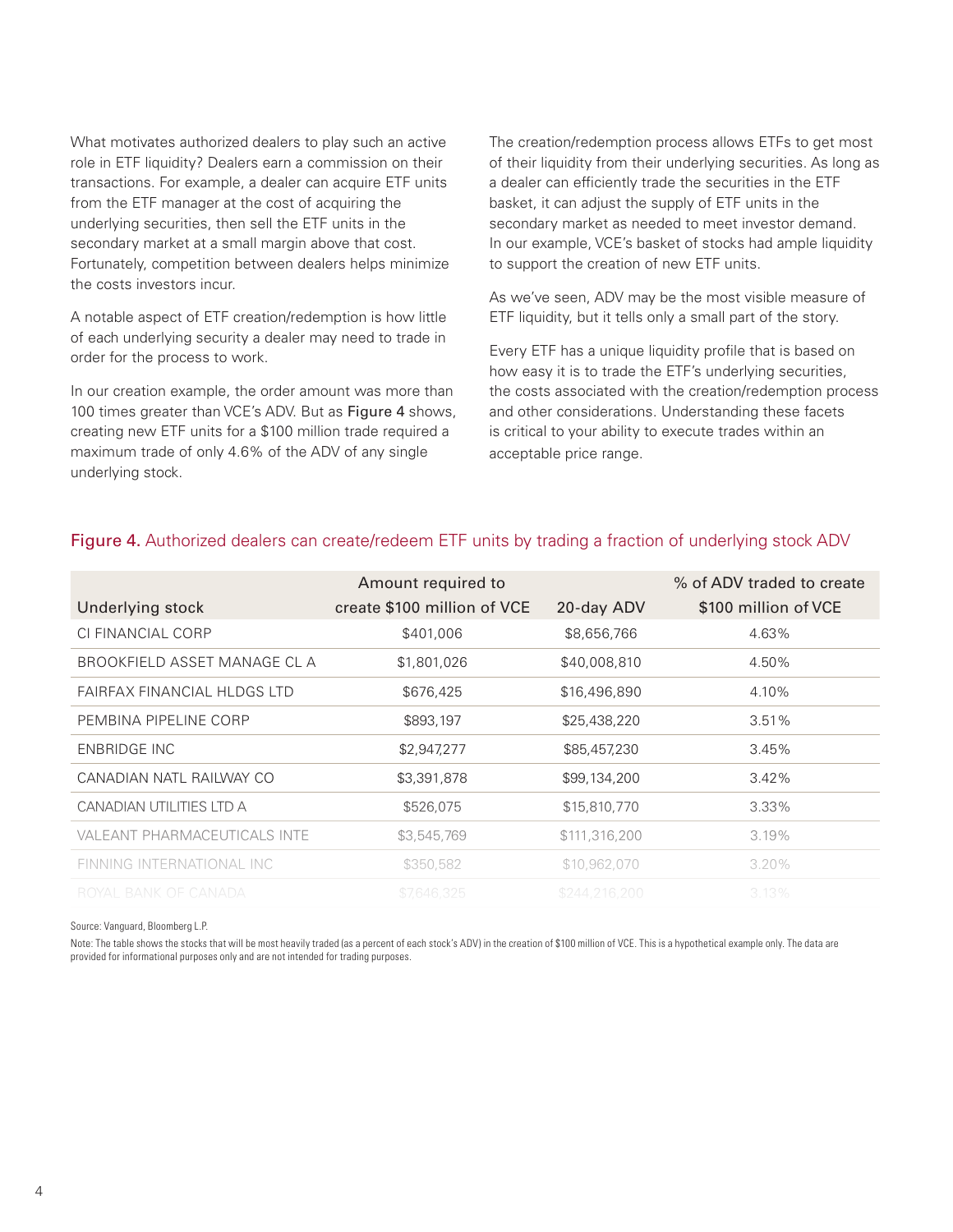# Best practices for ETF trading

When you buy or sell an ETF, you want to execute your trade as effectively as possible. You're more likely to do so, even when markets are volatile, by being aware of a few trading best practices.

#### Remember a few basics

Use limit orders. A limit order lets you set the price at which you buy or sell an ETF. If you use a market order instead, you may pay more or receive less than you would have liked. With a limit order, however, units may not be available at your specified price and not all of your trade may be executed. Figure 5 lists other common order types, and explains how they are used.

Consider market volatility. Market conditions can affect bid-ask spreads, or the difference between the price at which an investor can sell a security and the higher price required to buy the same security. During volatile periods, fewer units may be listed at best-bid and best-ask prices, increasing the importance of using the appropriate order type and monitoring your trades.

Keep abreast of the news. ETFs can briefly trade at a premium or a discount to the net asset value of their underlying holdings. Such swings can result from the release of economic indicators or statements from central banks, as well as earnings and other news from companies that are large constituents of an ETF and its benchmark.

Understand liquidity. Remember that ETF units can be created or redeemed at any time, so the liquidity of the underlying securities in the creation/redemption basket is what matters most. When the underlying securities are difficult to trade, the market maker's costs may increase, resulting in wider bid-ask spreads than usual or compared with ETFs in other asset classes. Liquidity of the underlying securities is known as primary market liquidity, while an ETF's ADV is known as secondary market liquidity.

#### Figure 5. Some common order types

| Market order        | You buy or sell immediately at the best<br>available current price. When you place<br>a market order, your priority is making<br>the trade quickly, not securing a<br>particular price.                                                                                                                                                                                                                                                                     |
|---------------------|-------------------------------------------------------------------------------------------------------------------------------------------------------------------------------------------------------------------------------------------------------------------------------------------------------------------------------------------------------------------------------------------------------------------------------------------------------------|
| Stop order          | You set a price-the stop price-at<br>which you automatically buy or sell.<br>When the market hits the stop price,<br>your stop order becomes a market<br>order. The price you then get is the best<br>available current price. That price may<br>have changed, for better or worse, in the<br>moments after your stop price triggered<br>your market order. When you place a<br>stop order, your priority is trying to limit<br>a loss or protect a profit. |
| Limit order         | You set a price and execute your trade<br>only if units are available at that price or<br>better. Limit orders protect you from<br>executing a trade at an undesirable<br>price. When you place a limit order, your<br>priority is securing a certain price, not<br>speed of execution.                                                                                                                                                                     |
| Stop-limit<br>order | Similar to a stop order, but in addition to<br>setting the stop price, you also set a<br>limit price. When the market hits the<br>stop price your stop order becomes a<br>limit order, at the limit price you<br>specified. When you place a stop-limit<br>order, your priority is trying to limit a<br>loss or protect a profit without the<br>unpredictability of a market order.                                                                         |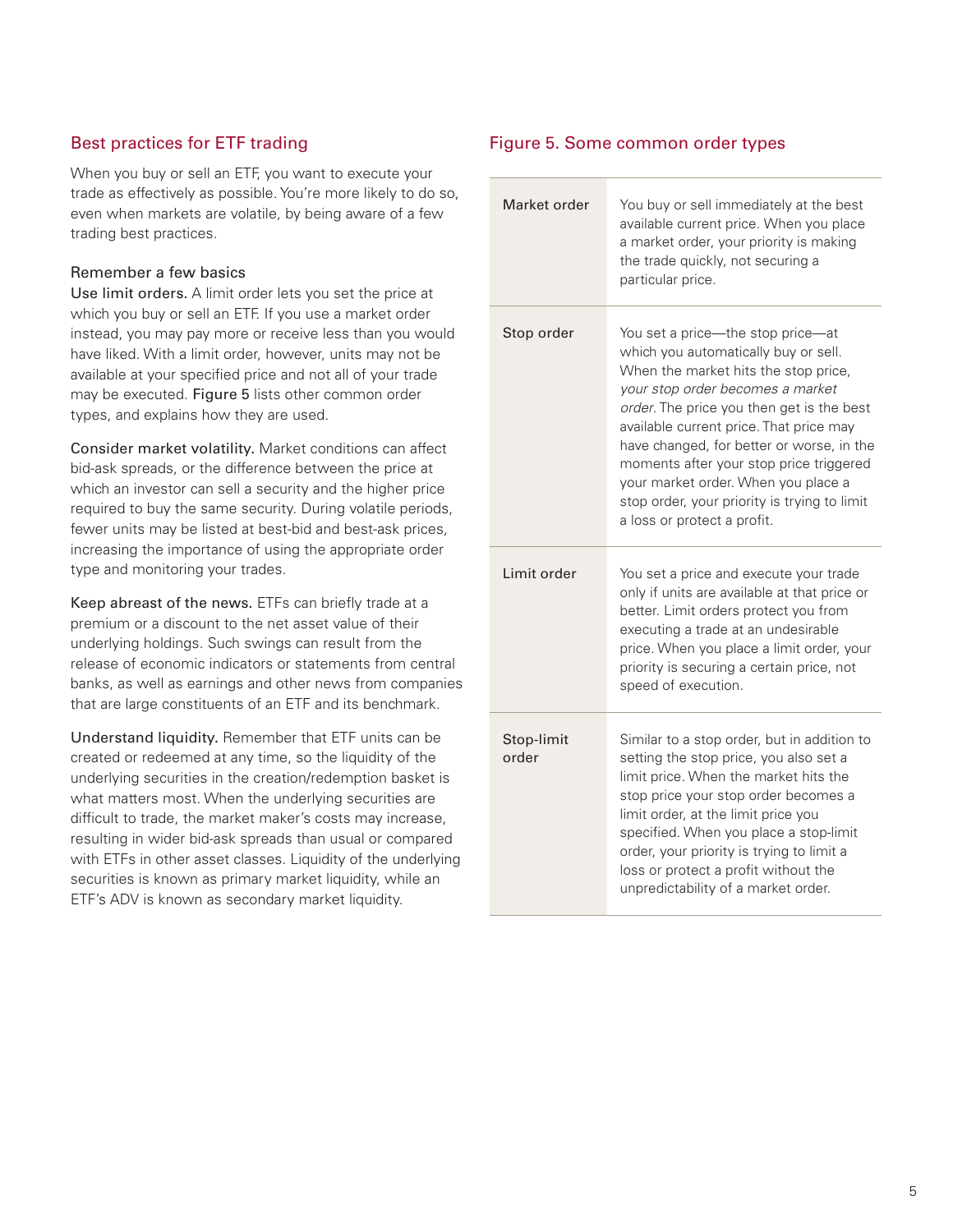#### Heed the clock and the calendar

Spreads can widen at certain times each day or on certain days of the year.

At the market's open. Some of an ETF's underlying securities may not begin trading at the open, perhaps because of material news about a security. In such situations, the market maker can't price the ETF with certainty.

When the bond market is closed but the stock market is

open. ETFs trade like stocks, even when they seek to track bond indexes. So fixed income ETFs trade whenever the stock market is open—even if the bond market is closed and, as a result, the market maker doesn't have a pricing source. (For example, the bond market is closed and the stock market is open on Remembrance Day, which is typically November 11; and from 1 to 4 p.m., Eastern time, the day before other bond market holidays.)

When U.S. markets are closed. Some ETFs in Canada invest primarily in U.S. ETFs. Spreads can widen when the stock market is open in Canada but closed in the United States. These days are Martin Luther King Day (the third Monday in January), Memorial Day (the last Monday in May), Independence Day (July 4) and Thanksgiving Day (the fourth Thursday in November).

At the market's close. Fewer firms may make markets in an ETF at the market's close, so fewer units may be listed for purchase and sale than at other times of the day.

#### Use a block desk

A block desk, if one is available to you, can use its trading tools and network of relationships to help you when you place a large order. Your block desk may be able to:

- Review the depth of interest in an ETF before placing a trade. You may be able to determine from your trading screen only how many units are available at best-bid and best-ask prices. Your block desk can evaluate additional availability of units.
- Trade in increments to manage any effect that large trades could have on prices.
- Create and redeem ETF units directly with the ETF issuer.
- Obtain a quote to execute the entire trade.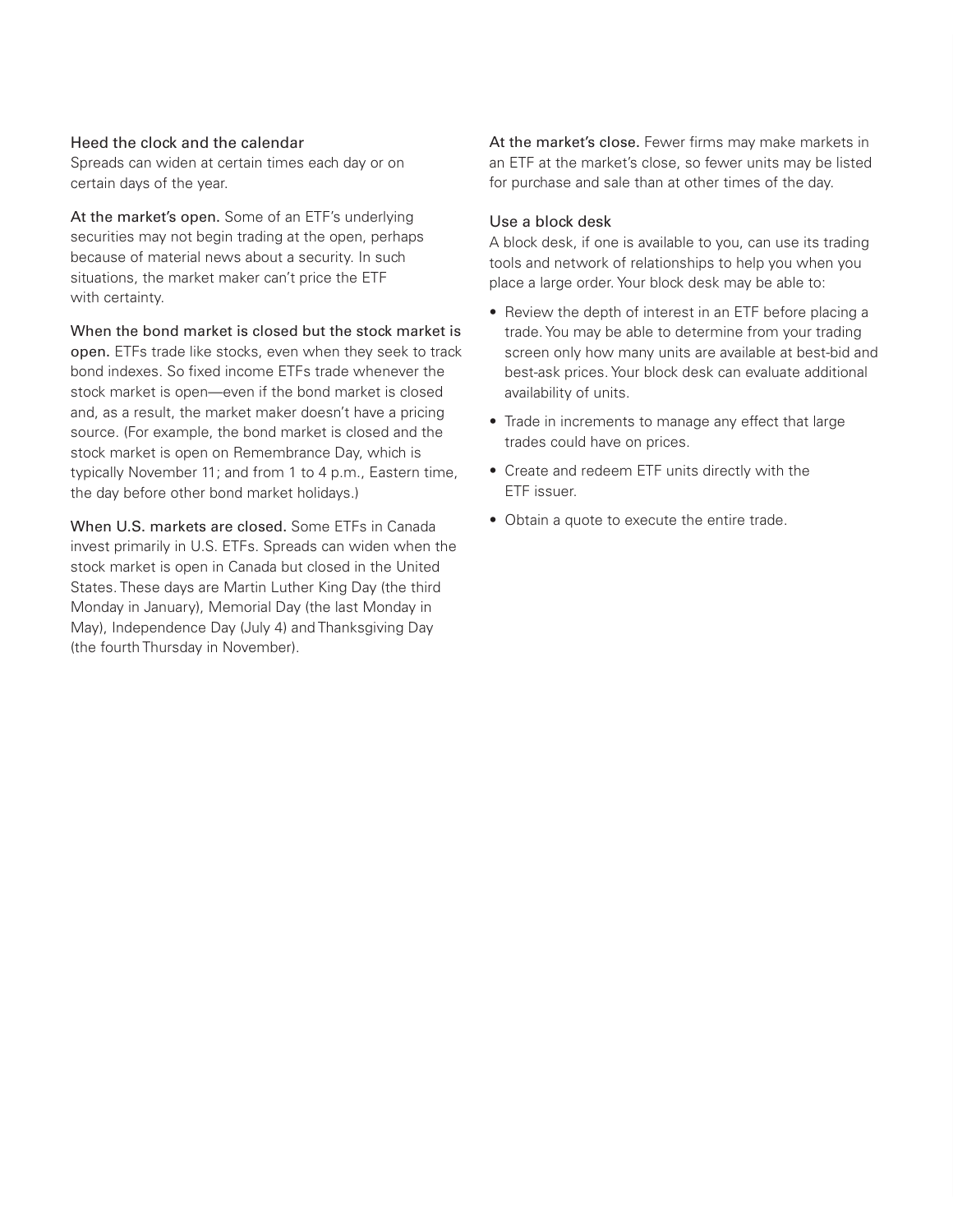# Vanguard's ETF Capital Markets Team can help

If you'd like to learn more about ETF liquidity or ETF trading best practices, contact your sales executive, who can work with you and Vanguard's ETF Capital Markets Team.